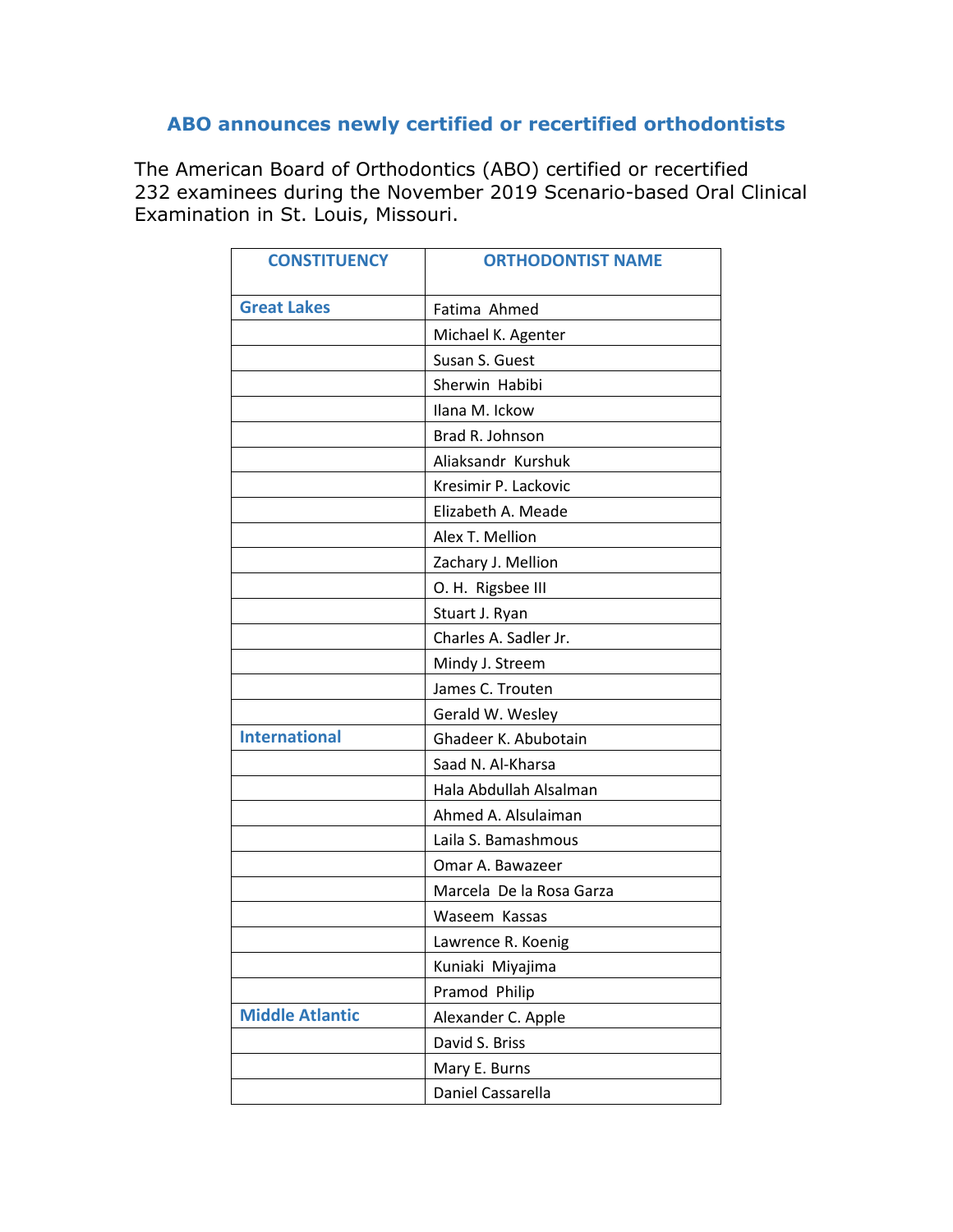|                   | Wasna Dabbagh                 |
|-------------------|-------------------------------|
|                   | Joseph K. Diminick            |
|                   | Bryan F. Foley                |
|                   | Andrea Frantz                 |
|                   | Daniel E. Grossman            |
|                   | Payal Jain                    |
|                   | Eric J. Kim                   |
|                   | Cary H. Leizer                |
|                   | Vanessa A. Morenzi            |
|                   | Anna Morrison                 |
|                   | Jennifer L. Morrison          |
|                   | Carlos A. Ortiz Mateo         |
|                   | Sheila Othman                 |
|                   | Martin H. Rabinovich          |
|                   | Oraann Reinheimer             |
|                   | Manal Sabir                   |
|                   | Ronald J. Saffar              |
|                   | Anthony C. Terrana            |
|                   | Serena Thomas                 |
|                   | Marc E. Weber Jr.             |
|                   | Adam J. Weiss                 |
|                   | Lauren E. Wiese               |
|                   | Brianna Y. Yang               |
| <b>Military</b>   | Brian W. Penton               |
|                   | Kyle S. Wendfeldt             |
| <b>Midwestern</b> | Hani Alsibai                  |
|                   | Lina Alsibaie                 |
|                   | Laura Bowden                  |
|                   | Thomas J. Crary               |
|                   | Patrick M. Cusack             |
|                   | Riddhi J. Desai               |
|                   | <b>Austin Prescott Foster</b> |
|                   | Rebecca A. Hanson             |
|                   | Lauren N. Hoye                |
|                   | Farnaz A. Kar                 |
|                   | David R. Kennedy              |
|                   | Kyle W. Knudsen               |
|                   | Margaret B. Kowalczyk         |
|                   | Budi Kusnoto                  |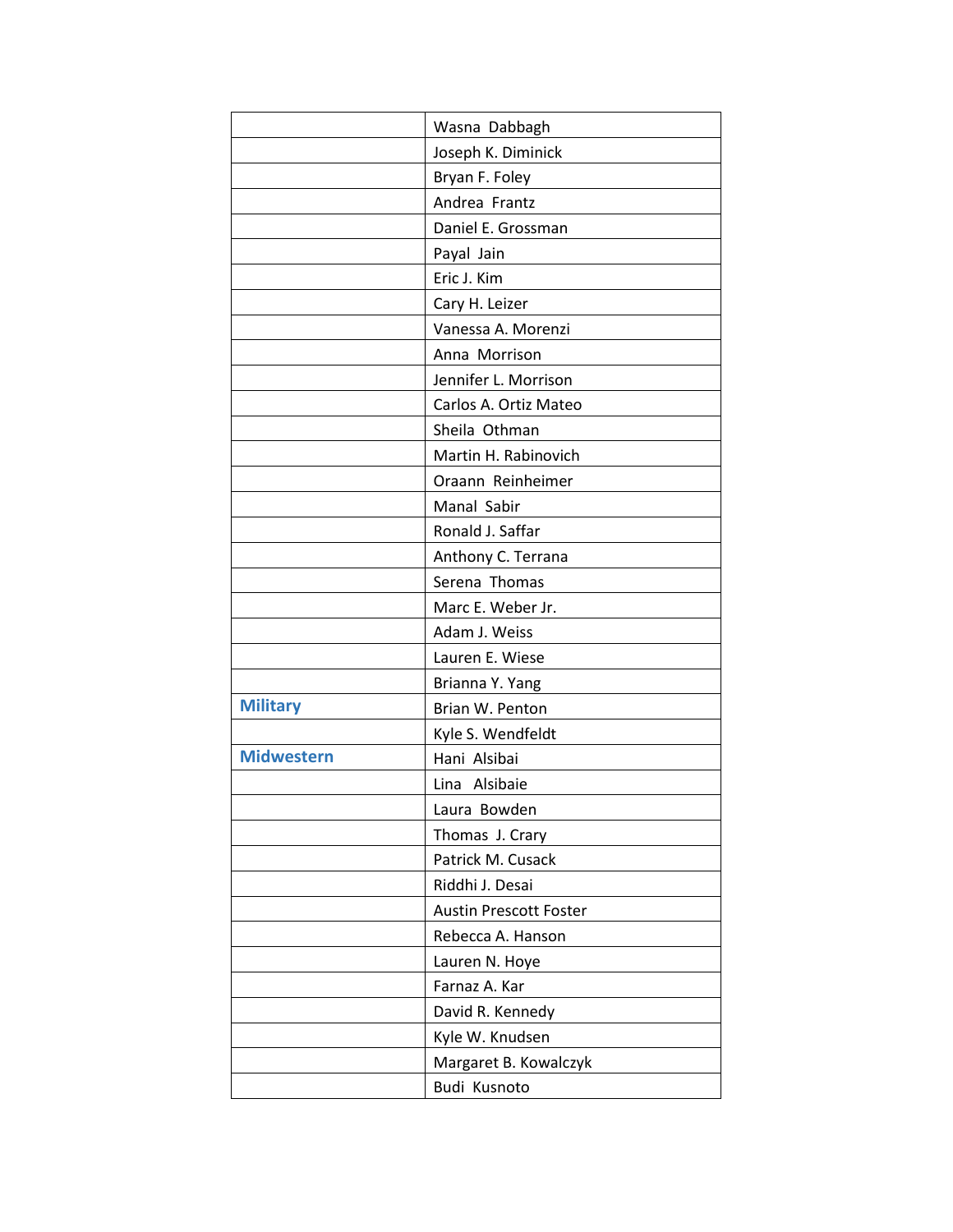|                      | Nancy Lin                     |
|----------------------|-------------------------------|
|                      | Jeffrey D. Loveless           |
|                      | James R. Miller               |
|                      | Amin Neishaboory              |
|                      | Todd W. Rasch                 |
|                      | Shankar Rengasamy Venugopalan |
|                      | Darren M. Rodabough           |
|                      | Dina Salman                   |
|                      | David J. Sander               |
|                      | Steven J. Swenson             |
|                      | Adam A. Taee                  |
|                      | Tonya M. Volk                 |
|                      | Paul E. Wine                  |
| <b>Northeastern</b>  | Abdullah A. Almansour         |
|                      | Nithya Chalikonda             |
|                      | Elizabeth J. Eve              |
|                      | Raquel M. Fontanez            |
|                      | Kerisa A. Harriott            |
|                      | Zachary A. Hirsch             |
|                      | Princy S. Kuriakose           |
|                      | Sherrie I. Lai                |
|                      | Tom S. Lien                   |
|                      | Shaima Malik                  |
|                      | Paige Erika Riddle            |
|                      | Jamie D. Royal                |
|                      | Jonathan Sakhaee              |
|                      | Patrick W. Scannell           |
|                      | Kyung Won Seo                 |
|                      | Paul R. Shamirian             |
|                      | Mike G. Skrobola III          |
|                      | Gregory J. Stock              |
|                      | Shaima Tabari                 |
|                      | Sami Tawila                   |
|                      | Parisa Zare                   |
| <b>Pacific Coast</b> | Kjeld Aamodt                  |
|                      | Sara Adabi                    |
|                      | Andrew J. Alexander           |
|                      | Gregory Asatrian              |
|                      | Melissa W. Bailey             |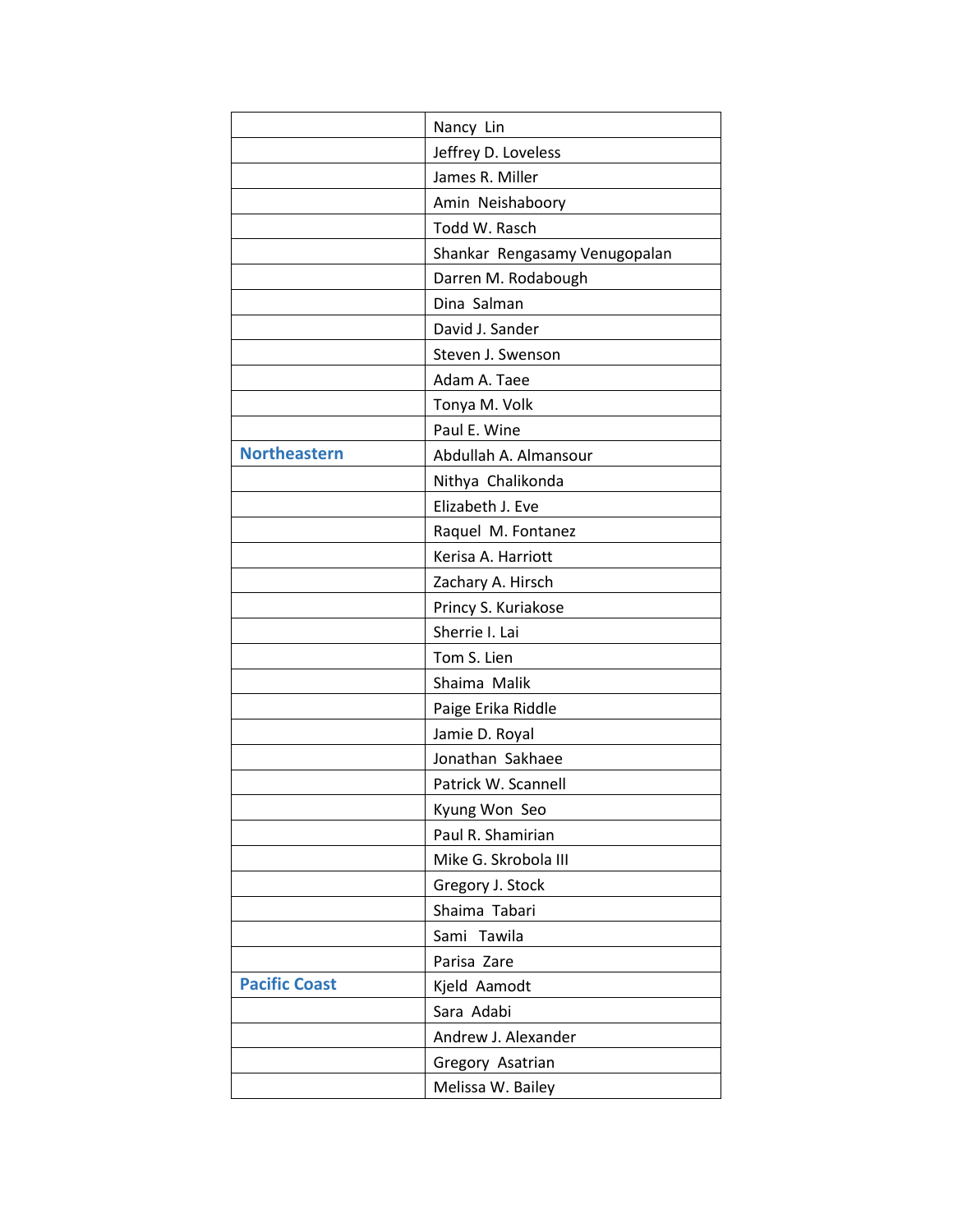| Harold E. Barkate        |
|--------------------------|
| Neal E. Bastian          |
| Anita N. Bhavnani Rathod |
| Eric C. Chen             |
| Sarah S. Chung           |
| Barton W. Conroy         |
| Christian C. Cusimano    |
| Laura T. Deyo            |
| Sudha N. Dusanapudi      |
| Tarek H. El-Bialy        |
| Vesna-Lea S. Ferrer      |
| Samuel A. Finkleman      |
| Kortne K. Frederick      |
| Michael C. Gardner       |
| Caroline M. Girgius      |
| Jasmine Gorton           |
| Arshan Haghi             |
| Andrew T. Harner         |
| Bruce P. Hawley          |
| Michael Hoang            |
| Stuart J. Hoffman        |
| Minyi Hsiao              |
| John C. Huang            |
| Richard L. Jacobson      |
| Helaine Kan              |
| Paul Kim                 |
| Ashley Kisling           |
| Robert C. Lee            |
| Alix J. Leemin           |
| Chenshuang Li            |
| Warren D. Libby          |
| Charlene Tai Loh         |
| Vivian Q. Luong          |
| Casey A. Luu             |
| Greg C. Miller           |
| Robert L. Perlot Jr.     |
| Jaleh Pourhamidi         |
| Kyle S. Rabe             |
| Mark Mahbod Rashidi      |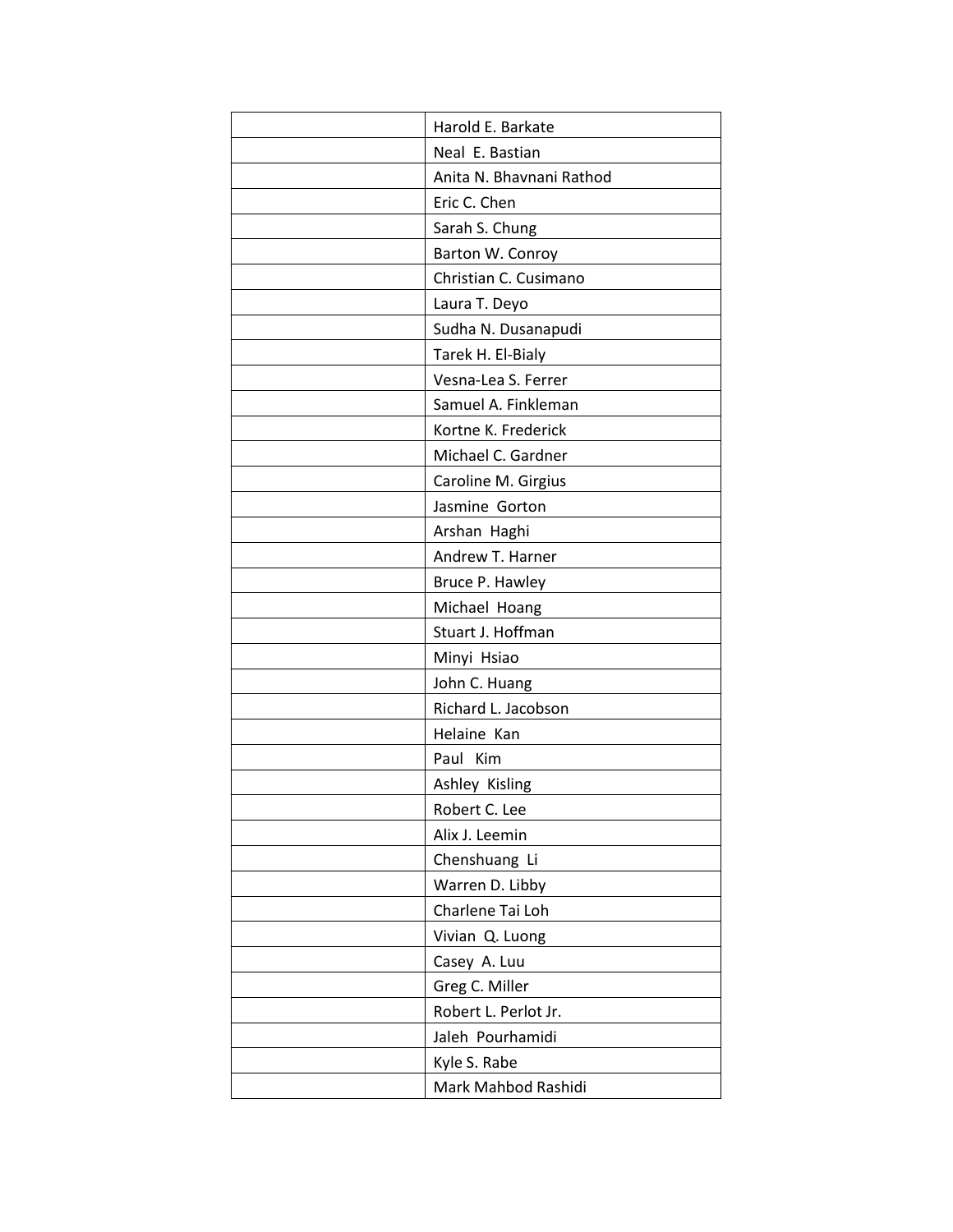|                       | James Ryan Redford        |
|-----------------------|---------------------------|
|                       | Laura P. Robison          |
|                       | Dana Nguyen Schmidl       |
|                       | Luca Sfogliano            |
|                       | Adam M. Skrypczak         |
|                       | Alexander J. Sy           |
|                       | Justine Tanjaya           |
|                       | M. Gabrielle Thodas       |
|                       | Lauren S. Todoki          |
|                       | Alexander J. Verga        |
|                       | Fenn H. Welch             |
|                       | Suzanne Wen               |
|                       | Troy A. Williams          |
|                       | Matthew Yeh               |
|                       | Audrey J. Yoon            |
|                       | Xingzhong (John) Zhang    |
| <b>Rocky Mountain</b> | Danielle Antal            |
|                       | Silke K. Cummings         |
|                       | Gary D. Dixon             |
|                       | Vaughn A. Johnson         |
|                       | Andrew (Drew) R. McDonald |
|                       | Renee A. Moran            |
|                       | Adam W. Ostby             |
| <b>Southern</b>       | Ghaddy Al Saty            |
|                       | Arthur N. Anderson III    |
|                       | Nelson K. Allen           |
|                       | Elvi M. Barcoma           |
|                       | Lisa A. Brooks            |
|                       | Giselle Cabrera           |
|                       | David Carmona             |
|                       | Alexander J. Culp         |
|                       | Rhonda Leeann S. Evans    |
|                       | Kyle C. Feagin            |
|                       | Todd A. Fischer           |
|                       | Adam John Hoina           |
|                       | Ashley M. Hutchison       |
|                       | Laura A. Jacox            |
|                       | Helia Jafari              |
|                       | Ambre A. Kragor           |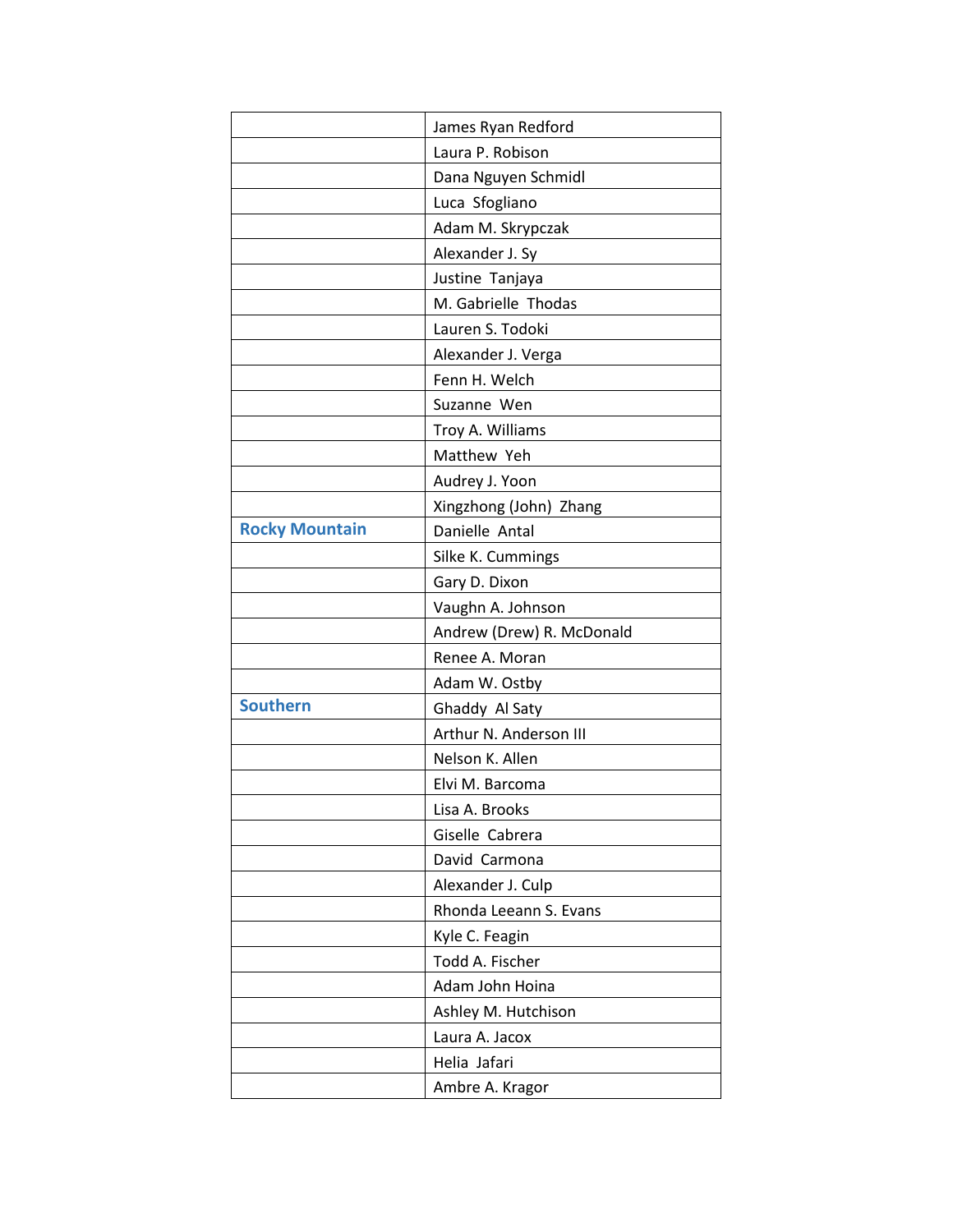|                     | Andrew F. Kragor         |
|---------------------|--------------------------|
|                     | Nhat M. Le               |
|                     | Eric R. Linkous          |
|                     | Jared M. Little          |
|                     | James Maginnis           |
|                     | Ashkan Mahdavi           |
|                     | Theodore Markos          |
|                     | Timothy B. McMurphy      |
|                     | Daniel R. Merwin         |
|                     | Jared L. Moffett         |
|                     | Matthew J. Morrone       |
|                     | Corina Murzi             |
|                     | December Parker          |
|                     | Christian G. Piers       |
|                     | Stephen T. Saks          |
|                     | Flor A Segovia           |
|                     | Edith P. Solarte Castro  |
|                     | Faraz A. Soltanian       |
|                     | Mathew A. Swan           |
|                     | Eser Tufekci             |
|                     | Kevin C. Utley           |
|                     | Anna N. Vu               |
|                     | Peter L. Wagner          |
|                     | Monica A. Woodard        |
| <b>Southwestern</b> | Mark M. Alarbi           |
|                     | Bradley R. Albertson     |
|                     | Khaled Alsharif          |
|                     | Kelly-Gwynne Fergus      |
|                     | Katharine Marie Freeman  |
|                     | Zane K Haider            |
|                     | Shad B. Hanis            |
|                     | Angela Incrapera Orfanos |
|                     | Hardik T. Kapadia        |
|                     | Jessie M. Kierl          |
|                     | Jonathon R. Kimes        |
|                     | John K. McGrory          |
|                     | Ramon E. Melendez        |
|                     | Thinh Sy Quoc Pham       |
|                     | Felipe B. Porto          |